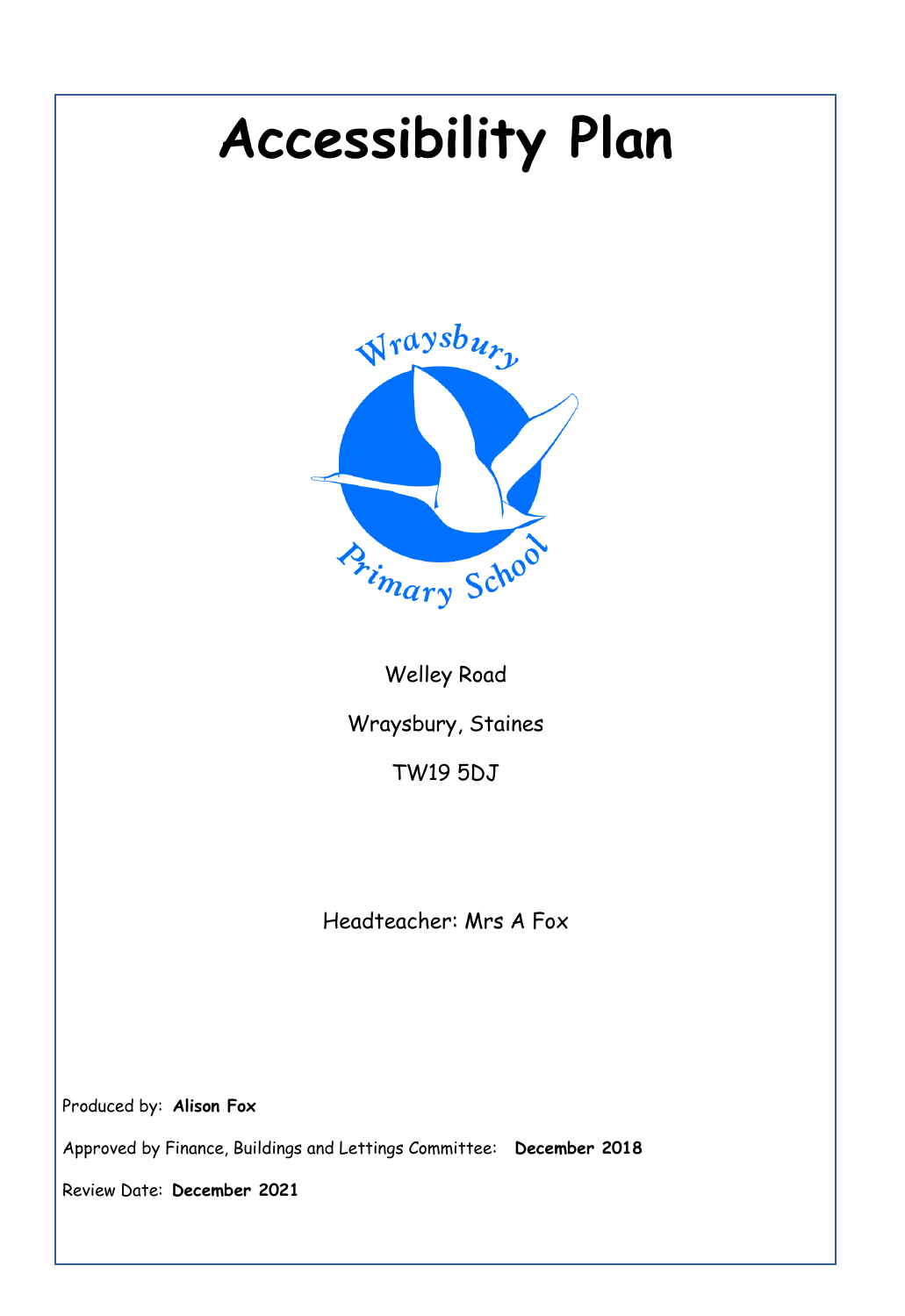## **Wraysbury Primary School Accessibility Plan – 2018 to 2021**

- **1. Vision Statement**
- **2. Aims and Objectives**
- **3. Current good practice**
- Physical Environment
- Curriculum
- Information
- **4. Access Audit**
- **5. Management, coordination and implementation**
- **6. Action Plan**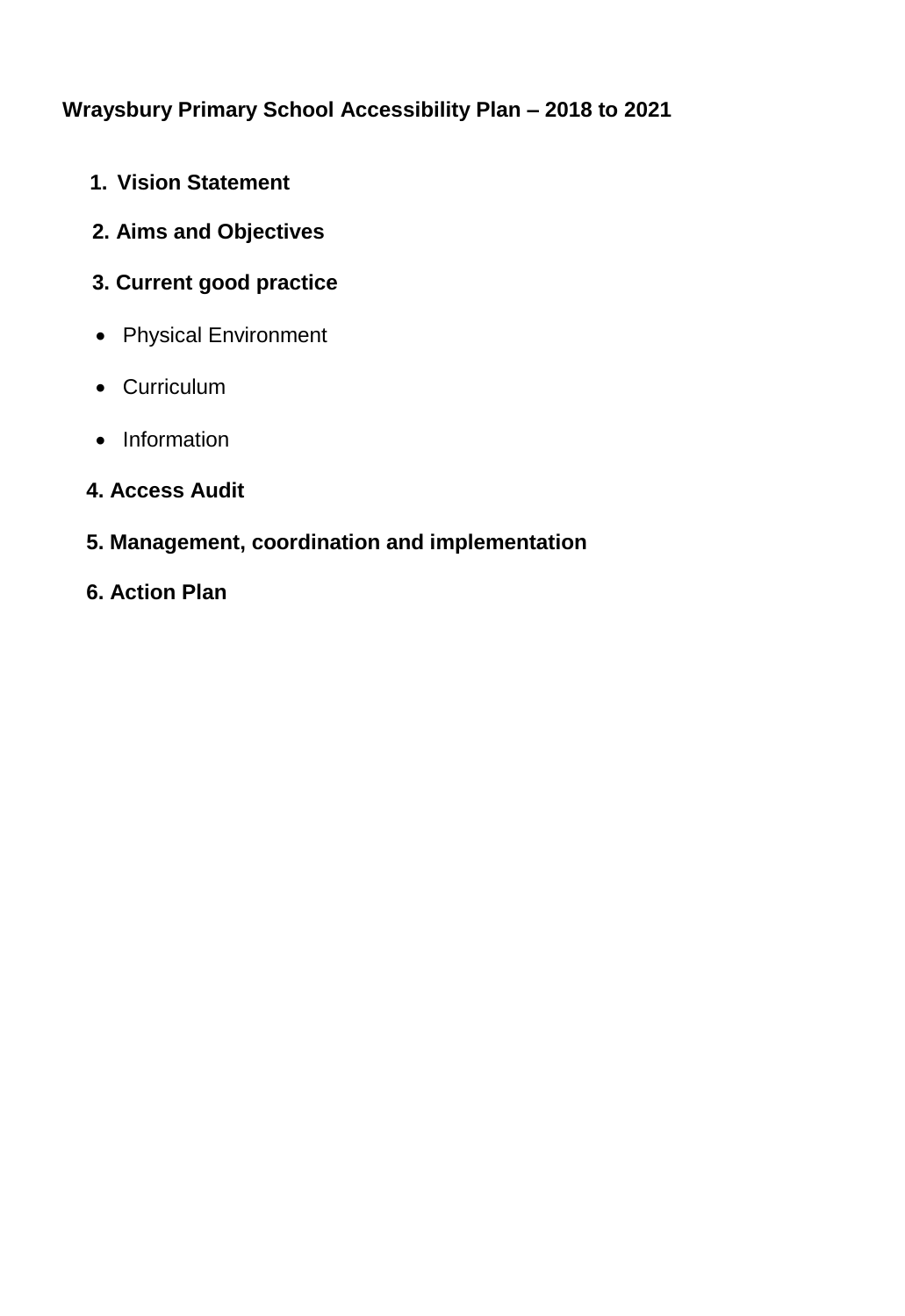## **1. Vision Statement:**

Under the Equality Act 2010 schools should have an Accessibility Plan. The Equality Act 2010 replaced all existing equality legislation, including the Disability Discrimination Act. The effect of the law is the same as in the past, meaning that "schools cannot unlawfully discriminate against pupils because of sex, race, disability, religion or belief and sexual orientation". According to the Equality Act 2010 a person has a disability if:

(a) He or she has a physical or mental impairment, and

(b) The impairment has a substantial and long-term adverse effect on his or her ability to carry out normal day-to-day activities.

The Accessibility Plan is listed as a statutory document of the Department for Education's guidance on statutory policies for schools. The Plan must be reviewed every three years and approved by the Governing Body.

At Wraysbury Primary School we are committed to working together. We are a happy, motivated community; maximising progress and self-confidence for all.

No Limits to Learning!

1) The Wraysbury Primary School Accessibility Plan has been developed and drawn up based upon information supplied by the Local Authority, and discussions with pupils, parents, staff and governors of the school. Other, outside agencies and specialists have also been consulted. The document will be used to advise other school planning documents and policies. The intention is to provide a projected plan for a three year period ahead of the next review date.

2) The Accessibility Plan is structured to complement and support the school's Equality Objectives, and will similarly be published on the school website. We understand that the Local Authority will monitor the school's activity under the Equality Act 2010 (and in particular Schedule 10 regarding Accessibility) and will advise upon the compliance with that duty.

3) Wraysbury Primary School is committed to providing an environment that enables full curriculum access that values and includes all pupils, staff, parents and visitors regardless of their education, physical, sensory, social, spiritual, emotional and cultural needs. We are committed to taking positive action in the spirit of the Equality Act 2010 with regard to disability and to developing a culture of inclusion, support and awareness within the school.

4) The Wraysbury Primary School Accessibility Plan shows how access is to be improved for disabled pupils, staff and visitors to the school within a given timeframe and anticipating the need to make reasonable adjustments to accommodate their needs where practicable. The Accessibility Plan contains relevant and timely actions to:-

- Increase access to the curriculum for pupils with a disability, expanding the **curriculum** as necessary to ensure that pupils with a disability are as, equally, prepared for life as are the able-bodied pupils; (If a school fails to do this they are in breach of their duties under the Equalities Act 2010); this covers teaching and learning and the wider curriculum of the school such as participation in after-school clubs, leisure and cultural activities or schools visits – it also covers the provision of specialist or **auxiliary aids and equipment**, which may assist these pupils in accessing the curriculum within a reasonable timeframe;
- Improve and maintain access to the **physical environment** of the school, adding specialist facilities as necessary – this covers improvements to the physical environment of the school and physical aids to access education within a reasonable timeframe;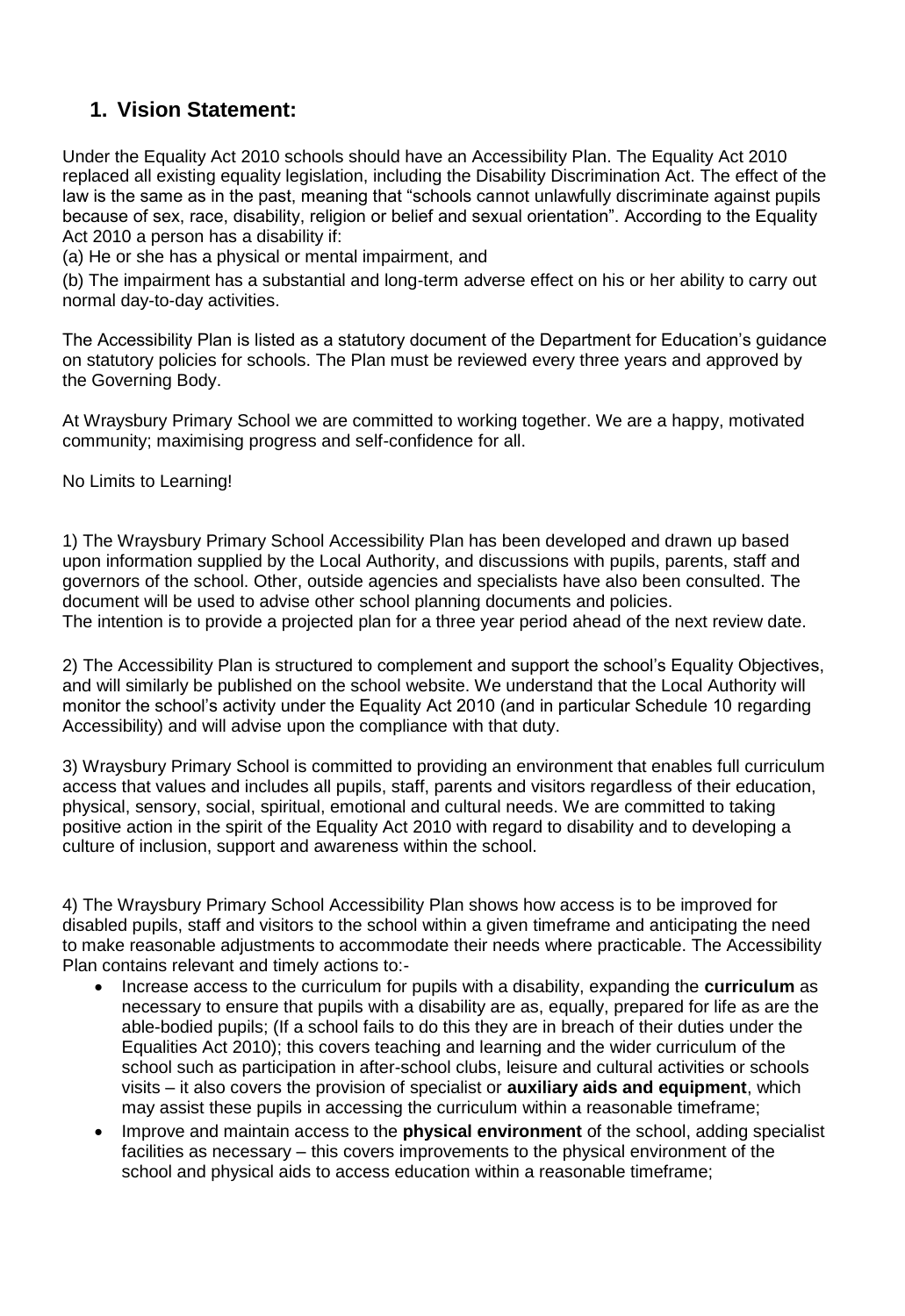Improve the delivery of **written information** to pupils, staff, parents and visitors with disabilities; examples might include hand-outs, timetables, textbooks and information about the school and school events; the information should be made available in various preferred formats within a reasonable timeframe.

5) The Wraysbury Primary School Accessibility Plan relates to the key aspects of physical environment, curriculum and written information.

6) Whole school training will recognise the need to continue raising awareness for staff and governors on equality issues with reference to the Equality Act 2010.

7) This Accessibility Plan should be read in conjunction with the following school policies, strategies and documents:

- Asset Management Plan
- Behaviour and Anti Bullying Policy
- Curriculum Policies
- Critical Incident Support Plan
- Equal Opportunities and Equality Policy
- Health & Safety Policy
- School Prospectus
- School Development Plan
- Special Educational Needs Policy

8) The Accessibility Plan for physical accessibility relates to the Access Audit of the School, which remains the responsibility of the governing body. It may not be feasible to undertake all of the works during the life of this accessibility plan and therefore some items will roll forward into subsequent plans. An accessibility audit will be completed by the school prior to the end of each period covering this plan in order to inform the development of a new Accessibility Plan for the ongoing period.

9) Equality Impact Assessments will be undertaken as and when school policies are reviewed.

10) The Accessibility Plan will be published on the school website.

11) The Accessibility Plan will be monitored through the Governor Finance, Buildings and Lettings Committee.

12) The school will work in partnership with the Local Authority in developing and implementing this Accessibility Plan.

13) The Accessibility Plan may be monitored by Ofsted during inspection processes in relation to Schedule 10 of the Equality Act 2010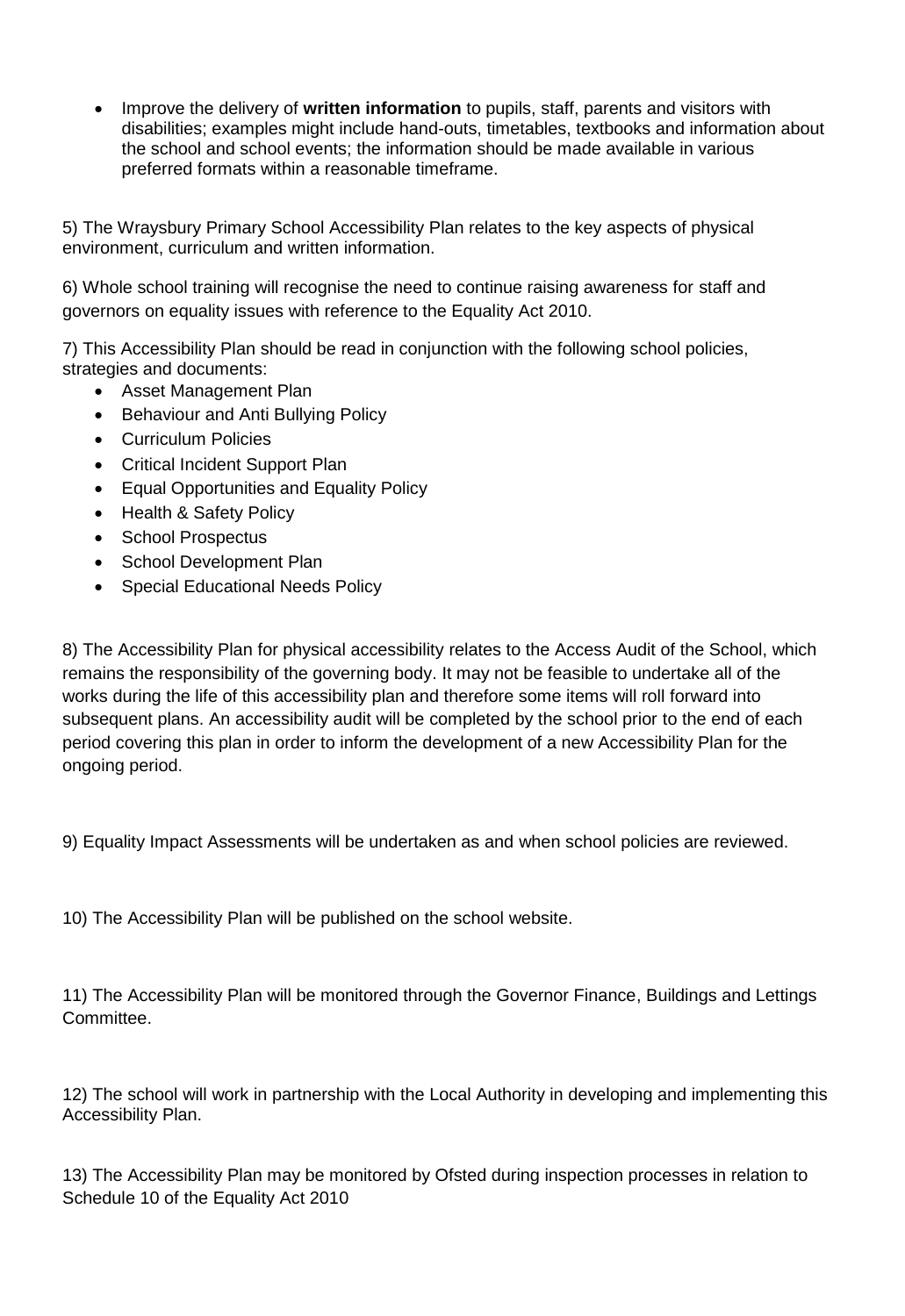## **1. Aims and Objectives**

#### **Our Aims are:**

- **Increase access to the curriculum for pupils with a disability,**
- **Improve and maintain access to the physical environment**
- **Improve the delivery of written information to pupils, parents and other stakeholders.**

Our objectives are detailed in the Action Plan below.

## **2. Current good practice**

We ask about any disability or health condition in early communications with new parents and carers. For parents and carers of children already at the school, we collect information on disability as part of our data review each year.

#### **Physical Environment**

Disabled pupils participate in extra-curricular activities. Some aspects of extra-curricular activities present particular challenges, for example: lunch and break times for pupils with social/interaction impairments, after-school clubs for pupils with severe SEN, school trips for pupils with medical needs; There are very few parts of the school to which disabled pupils have limited or no access at the moment.

#### **Curriculum**

At present we are able to offer the curriculum to all of our pupils including those with disabilities.

#### **Information**

Different forms of communication are made available to enable all disabled pupils to express their views and to hear the views of others. Access to information is planned, with a range of different formats available for disabled pupils, parents and staff.

### **4. Access Audit**

The school is a two storey building in parts with narrow and wide corridors and several access points from outside. FS, KS1 and UKS2 areas are all on the ground floor with door access to all rooms. The hall is on the ground floor and is accessible to all. At present there is no lift- but nobody requires a lift. Plans have been drawn up to provide one if the need arises. On-site car parking for staff and visitor includes one dedicated disabled parking bay. All main entrances to the school are either flat or ramped and all have wide doors fitted. The main entrance features a secure lobby. There are disabled toilet facilities available, one in the KS1 area and one outside the Hall. Both these are fitted with a pull emergency cord.

The school has internal emergency signage and escape routes are clearly marked.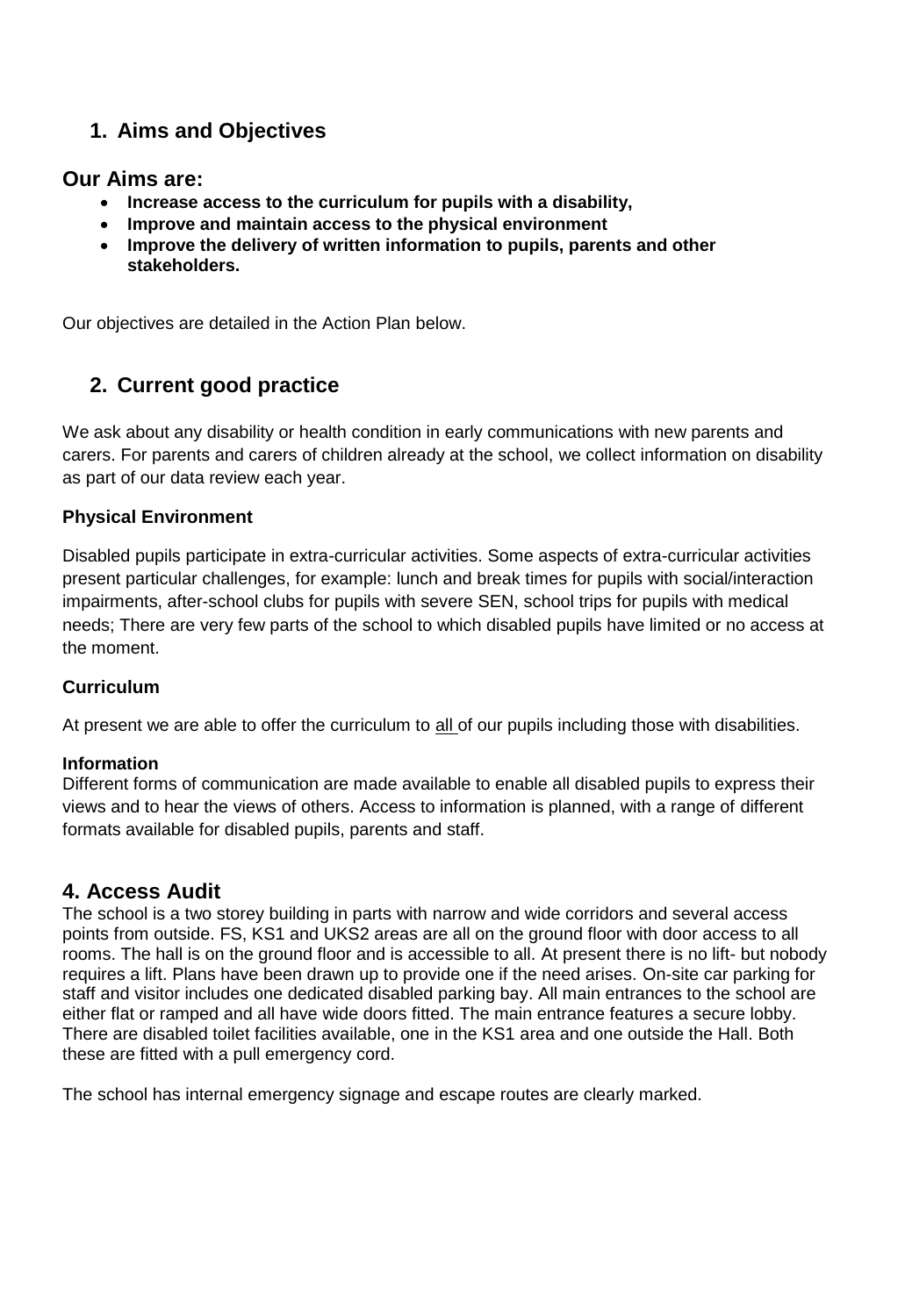## **5. Management, coordination and implementation**

- We will consult with experts when new situations regarding pupils with disabilities are experienced.
- The Governors and Senior Leadership Team will work closely with the Local Authority.

#### **6. Future Plans**

At present the school is considering remodelling and extending the parking areas of the school as well as building a Nursery/Health Hub. Parts of the plan include a lift and a low level reception desk.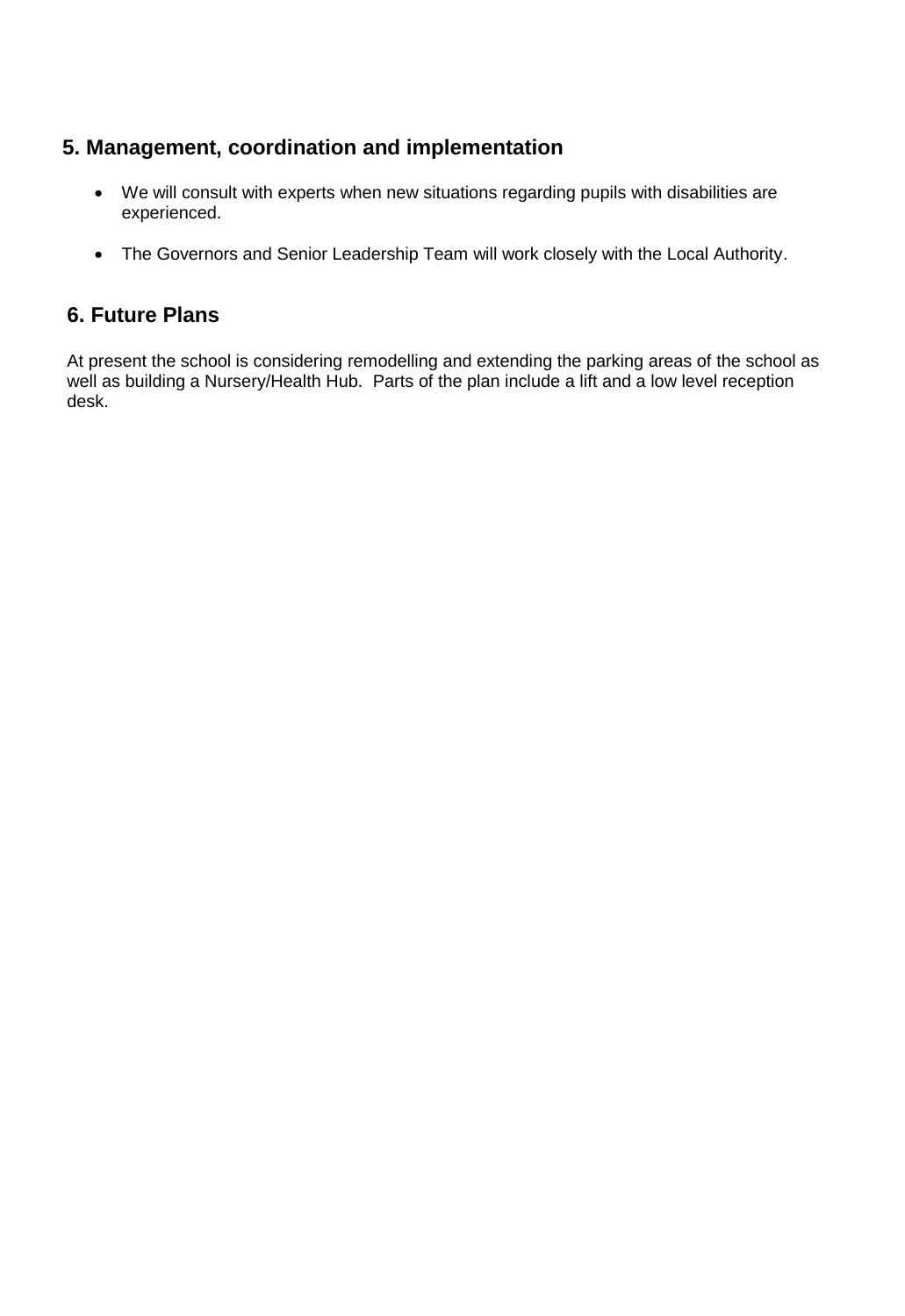## **6. Action Plan**

## **Aim 1 To increase the extent to which disabled pupils can participate in the school curriculum.**

Our key objective is to reduce and eliminate barriers to access to the curriculum and to ensure full participation in the school community for pupils, and prospective pupils, with a disability.

|                                | <b>Targets</b>                                                                                                                                           | <b>Strategies</b>                                                                                         | Timescale                         | <b>Responsibilities</b>                                                | <b>Success Criteria</b>                                                   |
|--------------------------------|----------------------------------------------------------------------------------------------------------------------------------------------------------|-----------------------------------------------------------------------------------------------------------|-----------------------------------|------------------------------------------------------------------------|---------------------------------------------------------------------------|
| erm<br>⊢<br>Short <sup>-</sup> | To liaise with Nursery<br>providers to review<br>potential intake                                                                                        | To identify pupils who may need<br>additional to or different from provision                              | Ongoing yearly                    | <b>EYFS</b> teachers                                                   | Procedures/equipment/<br>ideas set in place by Sept                       |
|                                | To review all statutory<br>policies to ensure that they<br>reflect inclusive practice<br>and procedure                                                   | To comply with the Equality Act 2010                                                                      | Ongoing                           | HT<br>All subject leaders                                              | All policies clearly reflect<br>inclusive practice and<br>procedure       |
|                                | To establish close liaison<br>with parents                                                                                                               | To ensure collaboration and sharing<br>between school and families. To employ<br>a family support worker. | Ongoing<br>throughout the<br>year | <b>HT</b><br>All Teachers, Family<br>Support Worker                    | Clear collaborative<br>working approach. Family<br>Support Worker in post |
|                                | To establish close liaison<br>with outside agencies for<br>pupils with on-going health<br>needs. Eg Children with<br>severe asthma, epilepsy,<br>autism. | To ensure collaboration between all key<br>personnel                                                      | Ongoing                           | <b>HT</b><br><b>TAs</b><br>Outside agencies<br><b>Inclusion Leader</b> | Clear collaborative<br>working approach                                   |
|                                | To ensure full access to the<br>curriculum for all children.                                                                                             | Outside Play visits; Employment of<br>specialist advisory teachers; CPD for<br>staff                      | Ongoing                           | <b>Teachers</b><br>Inclusion Leader<br>Special School Liaison          | Advice taken and<br>strategies evident in<br>classroom practice.          |

#### To promote the involvement of disabled students in classroom discussions/activities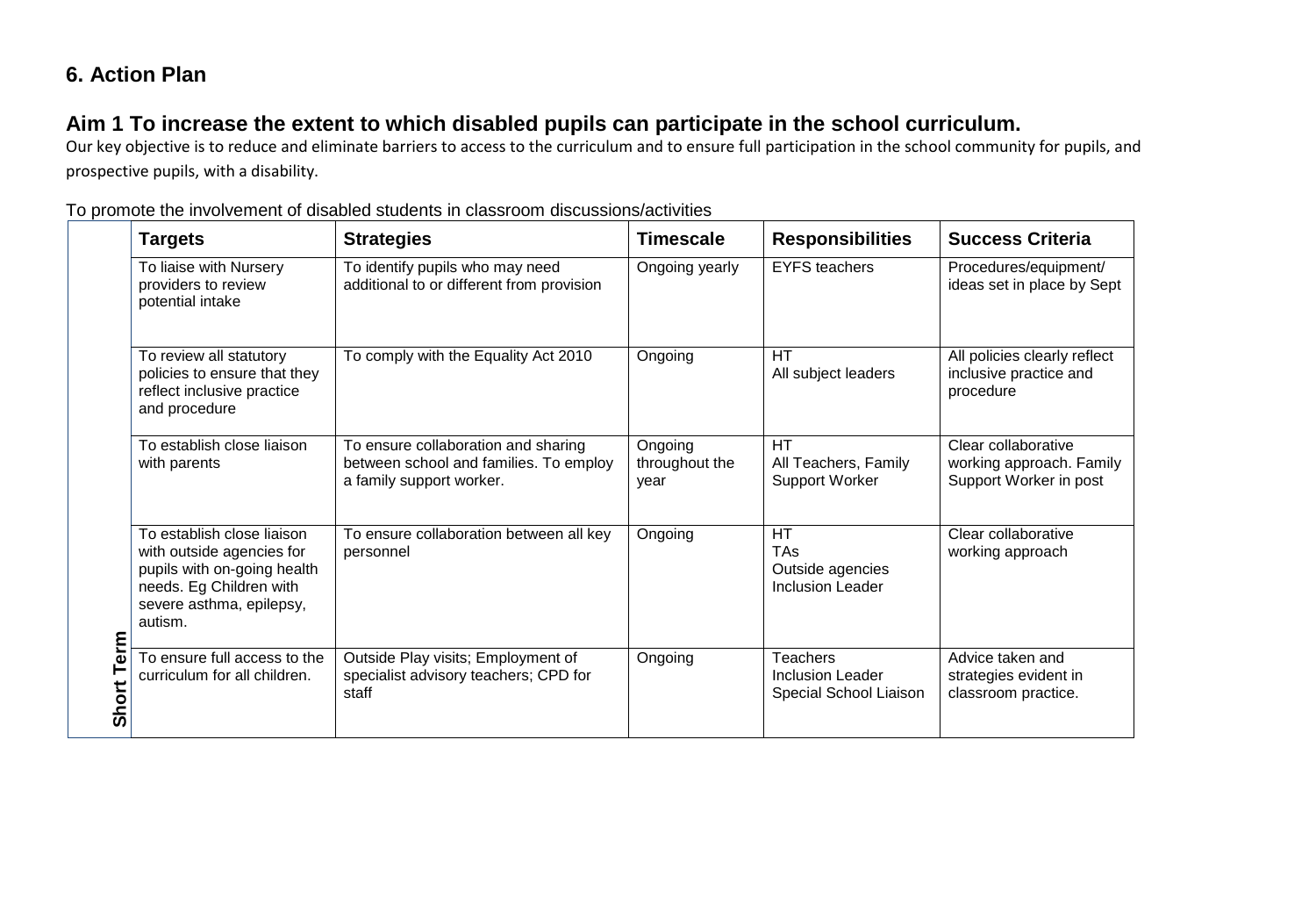|             |                                                                                                                                                                   | • A differentiated curriculum with<br>alternatives offered.<br>• The use of P levels to assist in<br>developing learning opportunities for<br>children and also in assessing progress<br>in different subjects<br>• A range of support staff including<br>trained teaching assistants<br>• Multimedia activities to support most<br>curriculum areas<br>• Use of interactive ICT equipment<br>• Specific equipment sourced from<br>occupational therapy                                                    |                     | Ed Psych                                  | ASD children supported<br>and accessing curriculum.                                                                                                                                                                                |
|-------------|-------------------------------------------------------------------------------------------------------------------------------------------------------------------|------------------------------------------------------------------------------------------------------------------------------------------------------------------------------------------------------------------------------------------------------------------------------------------------------------------------------------------------------------------------------------------------------------------------------------------------------------------------------------------------------------|---------------------|-------------------------------------------|------------------------------------------------------------------------------------------------------------------------------------------------------------------------------------------------------------------------------------|
|             | <b>Tasks/Targets</b>                                                                                                                                              | <b>Strategies</b>                                                                                                                                                                                                                                                                                                                                                                                                                                                                                          | <b>Timescale</b>    | <b>Responsibilities</b>                   | <b>Success Criteria</b>                                                                                                                                                                                                            |
|             | To review attainment of all<br>SEN pupils.                                                                                                                        | Inclusion Leader/Class teacher<br>meetings/Pupil progress<br>Scrutiny of assessment system<br>Regular liaison with parents                                                                                                                                                                                                                                                                                                                                                                                 | Termly              | Class teachers<br><b>Inclusion Leader</b> | Progress made towards<br>ISP targets<br>Provision mapping shows<br>clear steps and progress<br>made                                                                                                                                |
|             | To monitor attainment of<br>Able, G & T pupils                                                                                                                    | Policy and Able G&T list to be updated<br>Able G&T booster groups/activities<br>Monitor Able G&T list                                                                                                                                                                                                                                                                                                                                                                                                      | Ongoing<br>Annually | Able G&T co-ordinator<br>Class teachers   | Able G&T children making<br>proportionate progress.<br>Achieving above average<br>results                                                                                                                                          |
| Medium Term | To promote the involvement<br>of disabled students in<br>classroom<br>discussions/activities<br>To take account of variety<br>of learning styles when<br>teaching | Within the Curriculum, the school aims to<br>provide full access to all aspects of the<br>curriculum by providing (where<br>appropriate)<br>Additional swimming lessons<br>$\bullet$<br>Elklan training for relevant staff<br>$\bullet$<br>Giving alternatives to enable disabled<br>pupils to participate successfully in<br>lessons<br>Creating positive images of disability<br>within the school so that pupils grow<br>into adults who have some<br>understanding of the needs of<br>disabled people. | Ongoing             | <b>Whole School</b><br>Approach           | Variety of learning styles<br>and multi-sensory<br>activities evident in<br>planning and in the<br>classrooms.<br>Ensuring that the needs of<br>all disabled pupils,<br>parents and staff are<br>represented within the<br>school. |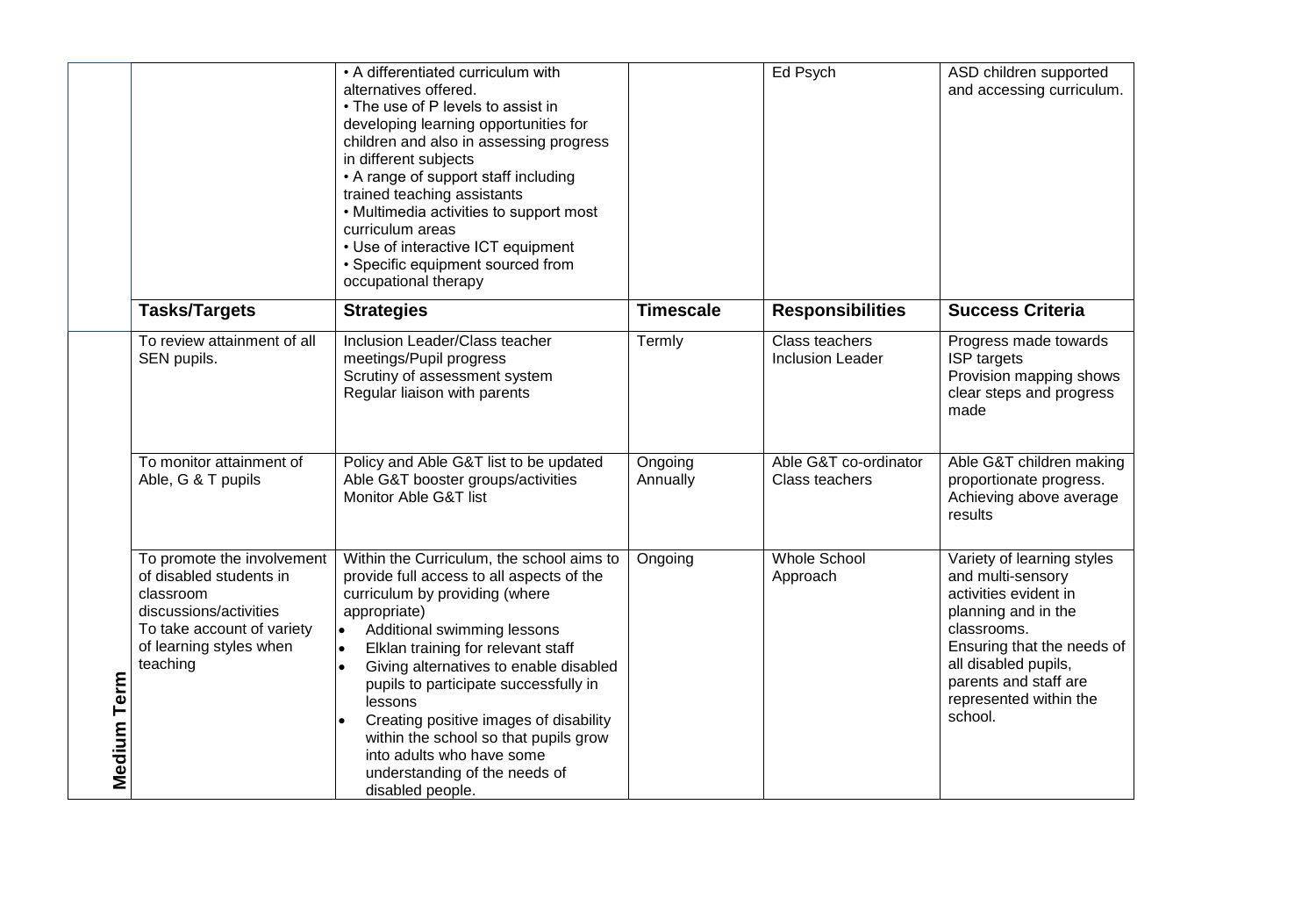|             | <b>Tasks/Targets</b>                                                        | <b>Strategies</b>                                         | <b>Timescale</b>                                                     | <b>Responsibilities</b>                            | <b>Success Criteria</b>                                         |
|-------------|-----------------------------------------------------------------------------|-----------------------------------------------------------|----------------------------------------------------------------------|----------------------------------------------------|-----------------------------------------------------------------|
| Term<br>puo | To evaluate and review the<br>above short and long term<br>targets annually | See above                                                 | Annually                                                             | SMT, Core curriculum<br>co-ordinators<br>Governors | All children making good<br>progress.                           |
|             | To deliver findings to the<br>Governing Body                                | Finance and Premises and Curriculum<br>Governors meetings | <b>Annually Termly</b><br>SEN Governor /<br><b>SENCO</b><br>meetings | <b>SENCO</b><br><b>SMT/SEN Governor</b>            | Governors fully informed<br>about SEN provision and<br>progress |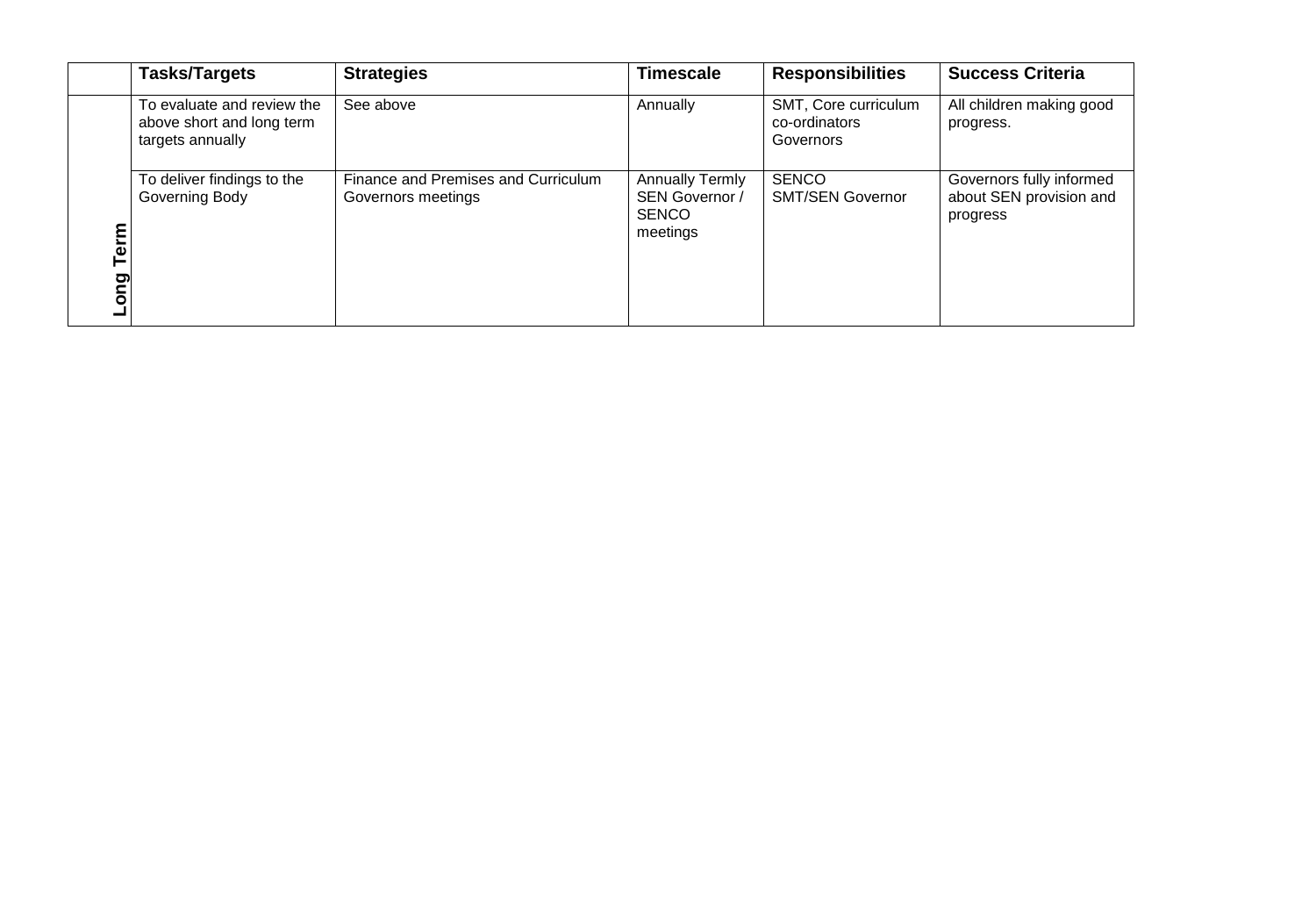**Aim 2: To improve the physical environment of the school to increase the extent to which disabled pupils can take advantage of education and associated services.**

| Term<br>Short | <b>Targets</b>                                                                                               | <b>Strategies</b>                                                                                                                                                                                                                                                                                                                                                                                               | <b>Timescale</b>                                          | <b>Responsibilities</b>                                                        | <b>Success Criteria</b>                           |
|---------------|--------------------------------------------------------------------------------------------------------------|-----------------------------------------------------------------------------------------------------------------------------------------------------------------------------------------------------------------------------------------------------------------------------------------------------------------------------------------------------------------------------------------------------------------|-----------------------------------------------------------|--------------------------------------------------------------------------------|---------------------------------------------------|
|               | Improve physical<br>environment of school<br>environment                                                     | The school will take account the needs<br>of pupils, staff and visitors with physical<br>difficulties and sensory impairments<br>when planning and undertaking future<br>improvements and refurbishments of the<br>site and premises, such as improved<br>access, lighting, and colour schemes,<br>and more accessible facilities and<br>fittings.                                                              | Ongoing                                                   | Finance, Buildings and<br>Lettings Committee<br>Governors<br>Premises<br>Staff | Enabling needs to be<br>met where possible.       |
|               | Ensure visually<br>stimulating environment<br>for all children                                               | Colourful, lively displays in classrooms<br>and inviting role play areas.                                                                                                                                                                                                                                                                                                                                       | Ongoing                                                   | Teaching and non-<br>teaching staff                                            | Lively and inviting<br>environment<br>maintained. |
|               | Ensuring all with a<br>disability are able to be<br>involved.                                                | • Ensure annotated plans for individual<br>disabled children as part of the ISP<br>process<br>• Undertake confidential survey of staff<br>and governors to ascertain access<br>needs and make sure they are met in<br>the school and meetings etc.<br>• Include questions in the confidential<br>pupil information questionnaire about<br>parents/carers' access needs and<br>ensure they are met in all events | With immediate<br>effect, to be<br>constantly<br>reviewed | Teaching and non-<br>teaching staff                                            | Enabling needs to be<br>met where possible        |
|               | To ensure that the<br>medical needs of all<br>pupils are met fully within<br>the capability of the<br>school | To conduct parent interviews, liaise with<br>external agencies, identifying training<br>needs and establish individual Health<br>plans where needed.                                                                                                                                                                                                                                                            | With immediate<br>effect, to be<br>constantly<br>reviewed | <b>Head Teacher</b><br><b>Welfare Assistant</b>                                |                                                   |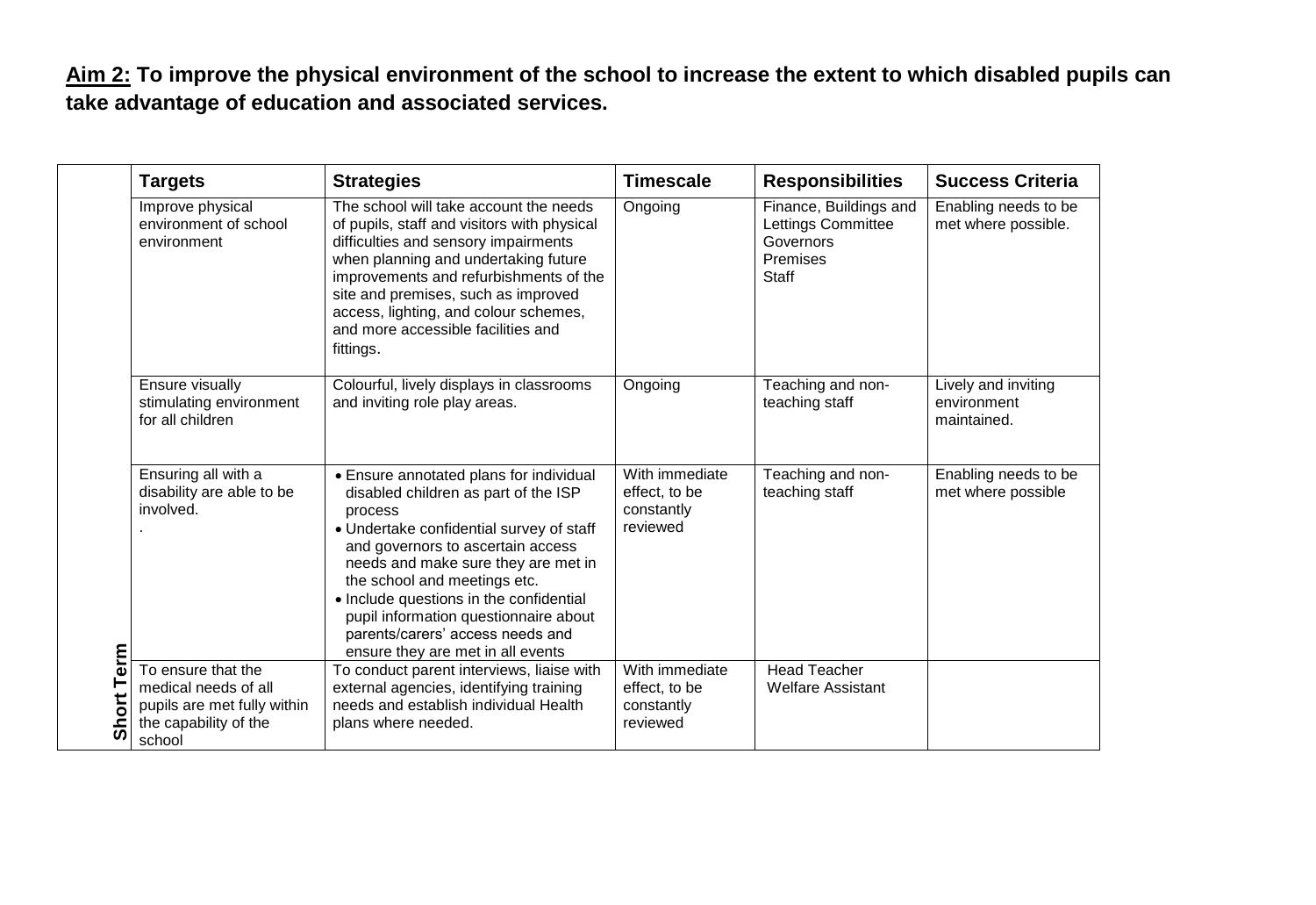|                     | Ensuring disabled parents<br>have every opportunity to<br>be involved            | • Utilise disabled parking spaces for<br>disabled to drop off and pick up<br>children<br>• Offer a telephone call to explain letters<br>home for some parents who need this,<br>keeping copies in the Office and talk<br>through once a week<br>• Adopt a more proactive approach to<br>identifying the access requirements of<br>disabled parents | With immediate<br>effect, to be<br>constantly<br>reviewed | Whole school team                                | To ensure that disabled<br>parents are not<br>discriminated against and<br>are encouraged to take<br>interest and be involved in<br>their child's education |
|---------------------|----------------------------------------------------------------------------------|----------------------------------------------------------------------------------------------------------------------------------------------------------------------------------------------------------------------------------------------------------------------------------------------------------------------------------------------------|-----------------------------------------------------------|--------------------------------------------------|-------------------------------------------------------------------------------------------------------------------------------------------------------------|
| Medium Term         | To improve community<br>links                                                    | School to continue to have strong links<br>with schools in such as Manor Green<br>Special School the wider community.                                                                                                                                                                                                                              | Ongoing                                                   | <b>SMT</b><br><b>All Staff</b>                   | Improved awareness of<br>disabilities/the wider<br>community and the world<br>and their needs<br>Improved community<br>cohesion                             |
|                     | <b>Targets</b>                                                                   | <b>Strategies</b>                                                                                                                                                                                                                                                                                                                                  | <b>Timescale</b>                                          | <b>Responsibilities</b>                          | <b>Success Criteria</b>                                                                                                                                     |
|                     | Continue to develop<br>playgrounds and facilities.                               | Look for funding opportunities                                                                                                                                                                                                                                                                                                                     | Ongoing                                                   | <b>Whole School</b><br>Approach                  | Inclusive child-friendly play<br>areas                                                                                                                      |
| Term<br><b>Long</b> | To ensure driveway,<br>roads, paths around<br>school are as safe as<br>possible. | Communication with parents via safety<br>messages /letters/walk to school week<br>Bikeability for Year 5 children                                                                                                                                                                                                                                  | Ongoing                                                   | <b>PSHE Co-ordinator</b><br><b>SMT</b>           | No accidents                                                                                                                                                |
|                     | To maintain accreditation<br>of Active Mark                                      | Continue to work towards Active Mark<br>and Eco schools targets                                                                                                                                                                                                                                                                                    | Ongoing                                                   | PE Leader<br>Eco Leader<br>Whole school approach | Achievement of award                                                                                                                                        |